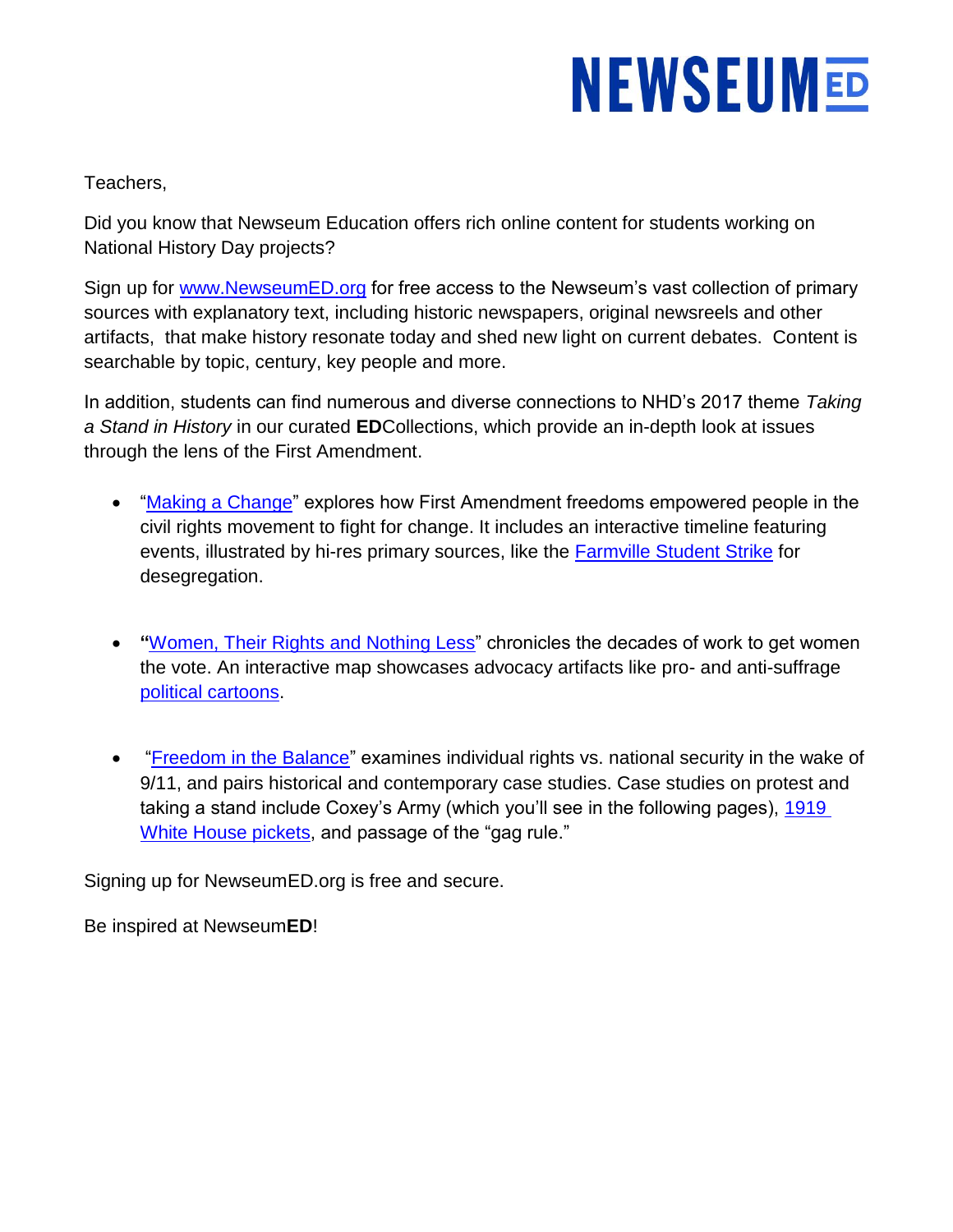Taking a Stand Against Unemployment: Students Debate Coxey's Army and the Right to Petition on Government Grounds



"GENERAL" COXEY, ACCOMPANIED BY REPORTERS WITH BICYCLES.

Newseum Collection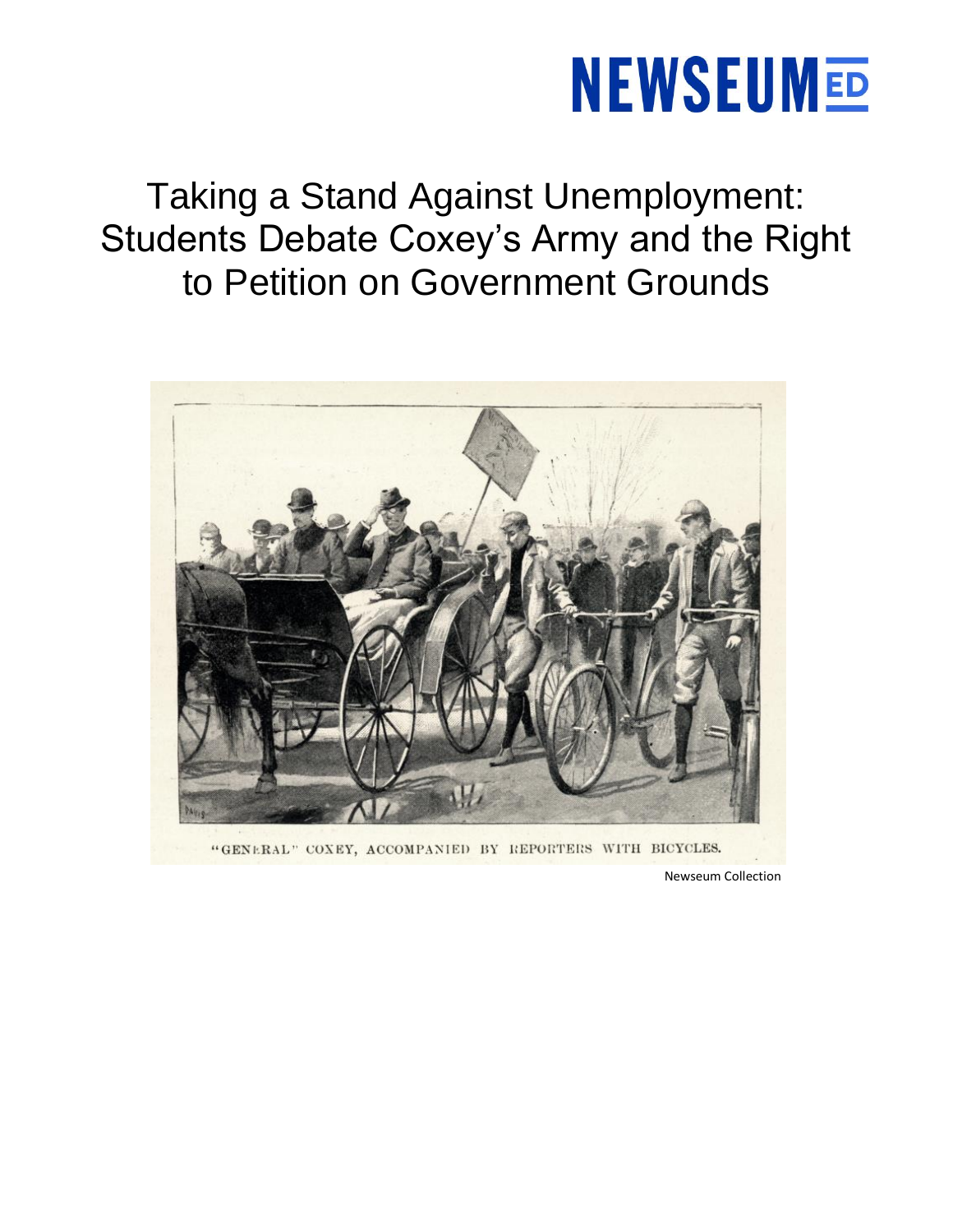### Balancing Freedoms: Historical Case Study and Debate

In this lesson, students use primary sources from a Coxey's Army march to Washington to debate the balance between freedom of assembly and petition with public propriety welfare.

**OBJECTIVE:** Students will understand multiple perspectives and arguments that shaped a historical debate about First Amendment freedoms.

**GRADE LEVEL:** Middle school, high school, advanced placement, college and university

**STANDARDS:** *C3 Framework*: D3.4.6-8, D4.1.6-8 *Common Core*: CCSS.ELA-Literacy.RH6-8.2, CCSS.ELA-Literacy.SL6-8.4

#### **TIME:** 60 minutes

**MATERIALS:** Copies of the selected historical case study and positions, one per student (download); copies of the Balancing Freedoms: Organizing Evidence and Present Your Position worksheets, one of each per group (download); access to [www.NewseumED.org](http://www.newseumed.org/) to view primary sources

#### **PREPARE**

Review your chosen case study and its corresponding background and primary sources.

#### **DO**

- 1. Review the First Amendment's five freedoms: religion, speech, press, assembly and petition. Explain that the case study they will be looking at will examine a past debate about how far these freedoms should go.
- 2. Pass out and read the case study scenario. Check for comprehension and ask students to identify which First Amendment freedom(s) is/are at issue in this case.
- 3. Break your class into small groups and assign each group one of the people/perspectives. Hand out copies of the Balancing Freedoms: Organizing Evidence worksheet. Give groups approximately 30 minutes to look at the primary sources online and answer the worksheet questions. (Note: Students may wish to organize their sources and evidence using a spreadsheet, such as Google Sheets.)
- 4. Pass out the Balancing Freedoms: Present Your Position worksheets and allow each group 10 minutes to fill it out.

#### **DISCUSS**

Have each group present its position and give arguments in support of this position. Keep the gallery of case study sources on NewseumED.org open so students can refer to them as they explain their arguments. Possible prompts include:

- Which person/people has/have the strongest position? The weakest position? Why?
- Which person/people won in this case? Do you agree with this outcome? Do you think it would have the same outcome if similar events took place today? Why or why not?
- How does this case study relate back to 9/11 and the debates and tensions that arose in this country after the 2001 terror attacks?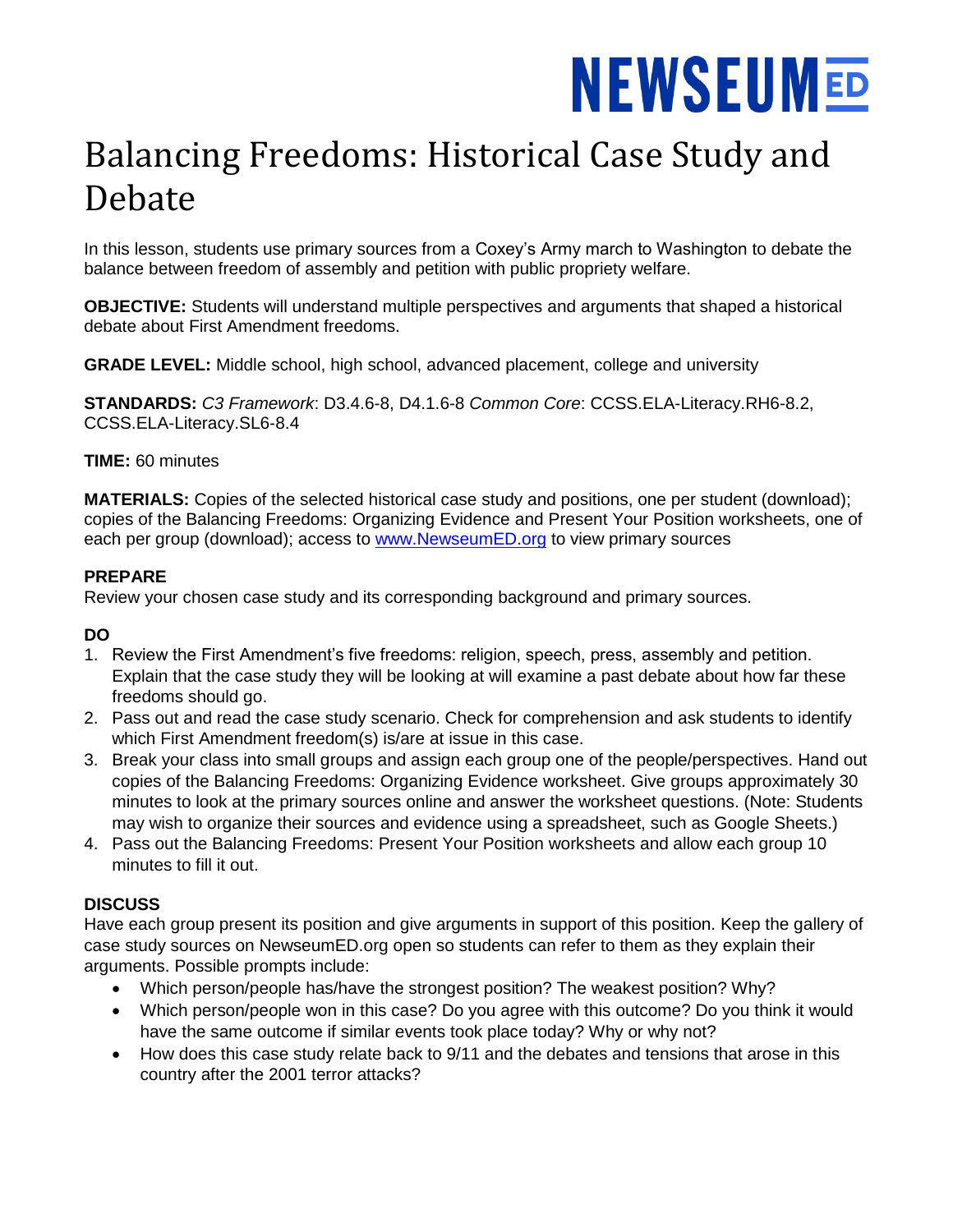

 What current issues does this historical controversy remind you of? (To draw further connections, you may wish to use the contemporary case study that corresponds with your chosen historical case study.)

#### **EXTENSION ACTIVITY 1**

Share the "What's your freedom type?" Newseum**ED** [quiz](https://newseumed.org/take-quiz/take-our-quiz-whats-your-freedom-type/) with your students. In small groups, students should agree on an answer for each question. Then, as a class, compare results. Discuss: How easy/difficult was it to come to a consensus on an answer for each question? How is that process similar to/different from arguing a position you've been assigned?

#### **EXTENSION ACTIVITY 2**

Write a position paper or record a video of a statement that provides further evidence in support of a position on this issue. Students can use the provided gallery of primary sources as a starting point, but may also incorporate additional research to strengthen their arguments. A Newseum**ED** [Pinterest board](https://www.pinterest.com/newseumed/resources-coxeys-army/) of related resources on Coxey's Army provides a starting point for expanded research.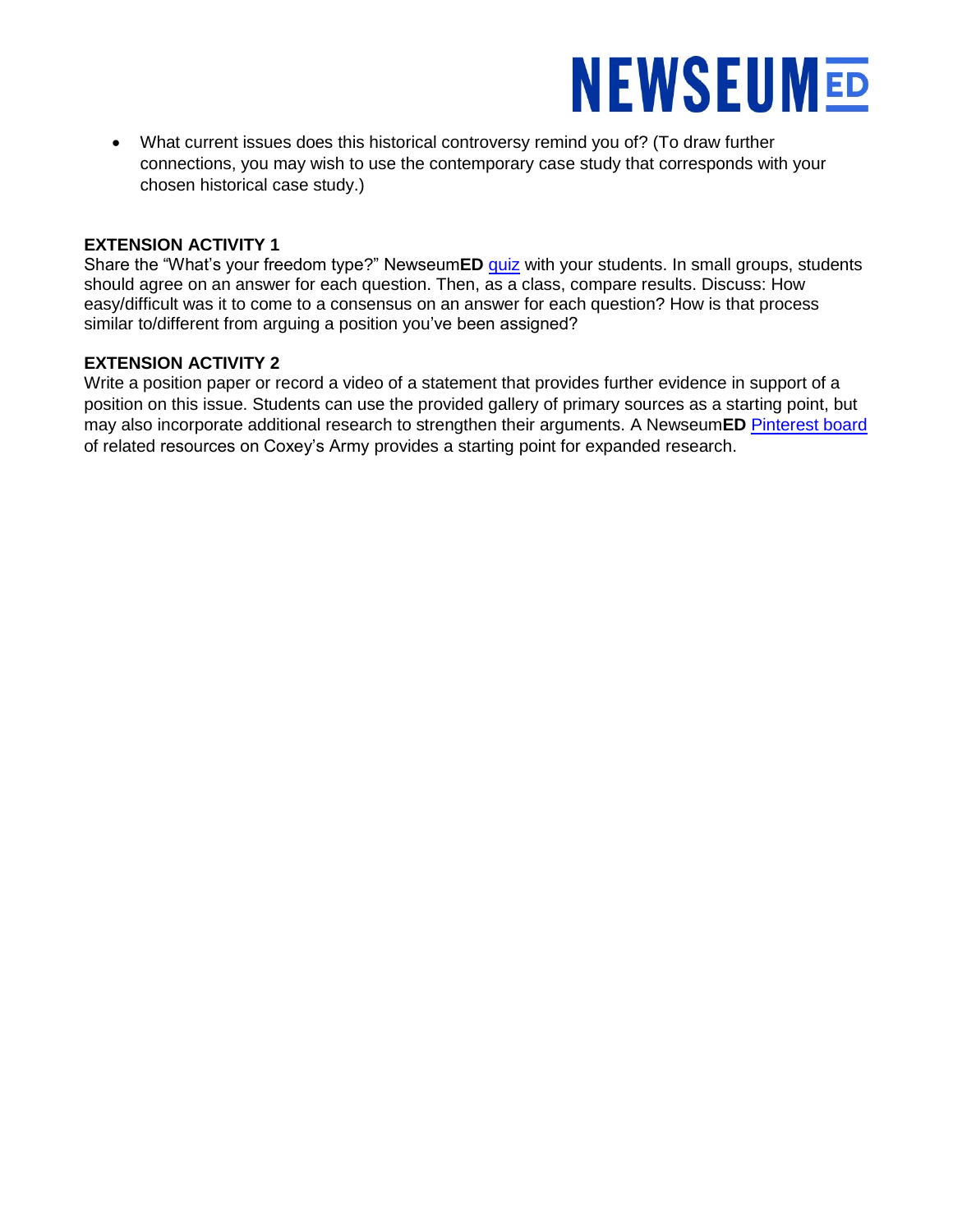### Case Study: Coxey's Army (1894)

### **EXPLORE THE DEBATE**

To what extent should the U.S. Capitol, where government business must be conducted daily, be open to individuals seeking to influence their elected representatives?

### **THE CASE**

The United States is facing a serious economic depression with 18 percent unemployment, but President Grover Cleveland does not believe the government should fund social or economic aid programs. Jacob Coxey, a wealthy Ohio businessman, disagrees and begins speaking out in favor of government programs to help the unemployed, such as road building projects. He announces a plan for all of his followers nationwide, called the "industrial army," to march to Washington, D.C. to deliver their proposals directly to Congress.

Roughly 500 men arrive in D.C. – far fewer than the 100,000 Coxey had predicted, but still a large crowd. They march to the Capitol, where Coxey attempts to deliver a speech from the steps. Before he can finish, he and his followers are forcibly removed by the police, who cite an 1882 law that called for the preservation of the "quiet and dignity of the Capitol of the United States." The law outlawed giving speeches or carrying signs on the Capitol grounds.

Coxey is arrested, and the nation debates the tactics of "Coxey's army." Some congressmen and newspaper editorials praise the protection of peace and order at the Capitol. Others rush to defend Coxey's actions as a valid form of petitioning the government.

### **QUESTIONS TO CONSIDER**

- Did this gathering interfere with government business? Harm the dignity of the Capitol?
- Could Coxey's army have used other methods to make their point? Besides assembling at the U.S. Capitol, how else can you effectively petition the government?
- Should there be restrictions on assemblies and speeches on the U.S. Capitol grounds? If yes, what restrictions do you support? If no, why not?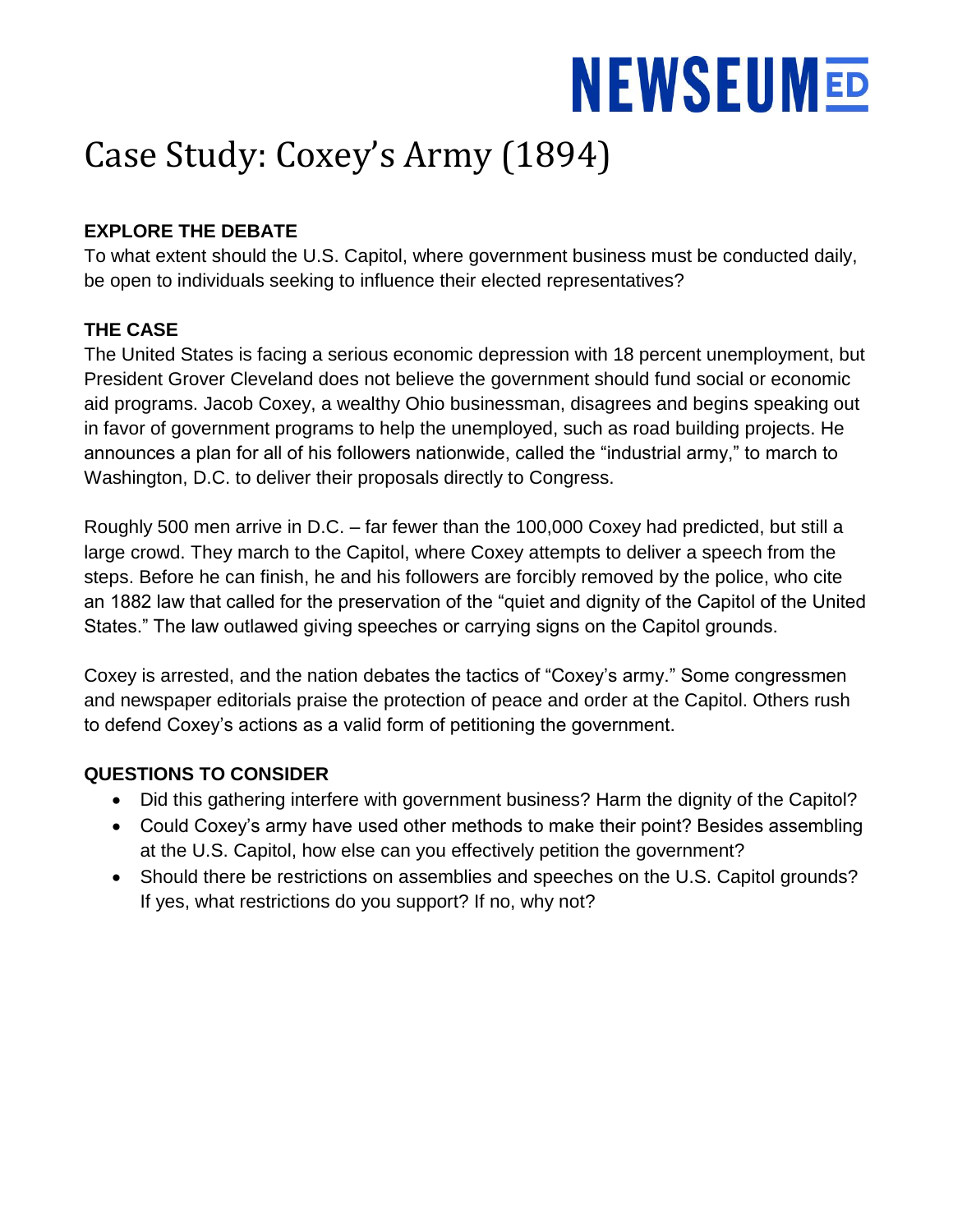### **DEBATE POSITIONS**

- **1. Jacob Coxey, businessman and leader of the "industrial army"**
	- **Position:** As Americans, we have a right to assemble and petition our elected leaders where they work, especially in the face of a serious economic crisis that is causing many people to suffer.
	- **Statement:** "The Constitution gives us the right to [parade on the Capitol grounds], and Congress has no power to pass laws in violation of the Constitution. There is no legal authority on the party of anybody to prevent my making a speech on the steps of the Capitol, and that I propose to do." (Comment to a reporter from United Press)

### **2. President Grover Cleveland**

- **Position:** Marching at the Capitol will not help fix the economy and will not convince me to change my position. It will create a disruption and interfere with important government business.
- **Statement:** "The Constitutional right of petition does not justify methods dangerous to peace and good order, which threaten the quiet of the National Capitol, which are contrary to law and opposed to the ordinary means of obtaining legislative relief under our system of government." (Proclamation issued by order of President Cleveland, 1894)

### **3. Police Superintendent William G. Moore**

- **Position:** This march could be dangerous and will disrupt the routine at the Capitol. The law clearly states that the Capitol grounds should remain peaceful, and it is my job to enforce the law.
- **Statement:** "This act is very stringent. It will serve to prevent the meeting on the steps of the Capitol and its provisions are ample in allowing the police force to deal with loiterers in the Capitol grounds." (Public announcement prior to Coxey's arrival in Washington)

### **4. Senator William Peffer (Kansas) and Senator William Allen (Nebraska)**

- **Position:** These men have a right to present their ideas to their elected leaders. As members of Congress seeking a solution to our nation's problems, we should allow them to bring their message to the Capitol and should listen to what they have to say.
- **Statement:** Coxey and his followers "have a right to enter upon the Capitol grounds and into the Capitol building itself as fully and to as great an extent as other citizens or persons." Attempts to block them from doing so "would be a clear violation of their constitutional and inalienable right." (Resolution to Congress on Coxey's army)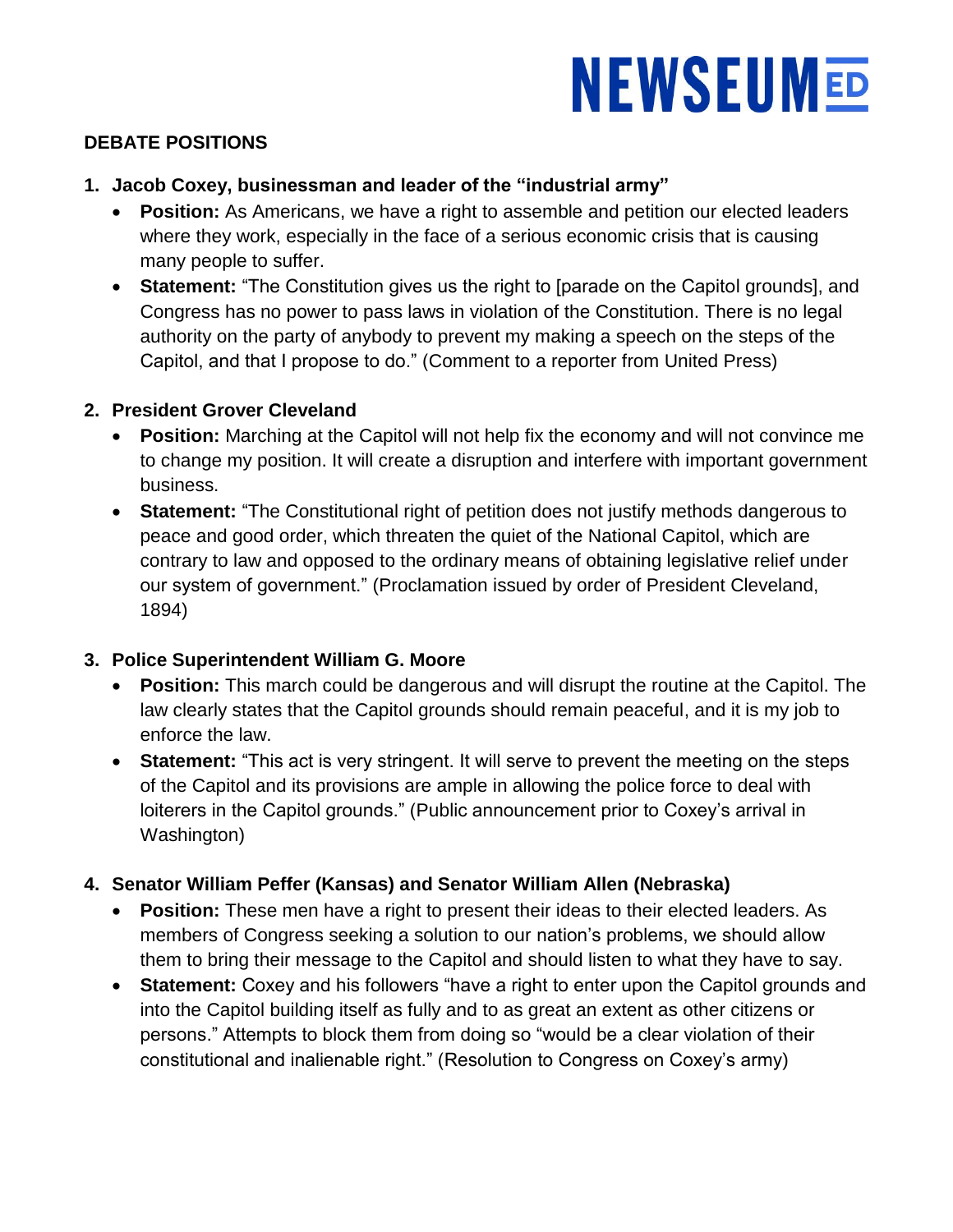### Balancing Freedoms: Organizing Evidence

Summarize the historical controversy you are debating.

What do people disagree about?

Which person/people are you representing?

In your own words, explain the person's position on this issue. What does s/he think should be done, and why?

Look through the evidence gallery for your case study on NewseumED.org. For each source, answer the questions below on your own paper or in your own spreadsheet.

- 1. Name of source
- 2. What is it? (newspaper, photograph, etc.)
- 3. Is this a primary or secondary source, or a combination? Explain.
- 4. Does this source contain any information that supports your position? YES/NO (Keep in mind that some sources may be used to support multiple positions based on which parts are used or how they are interpreted.)
- 5. If no, move on to the next source. If yes, explain how this source supports your position.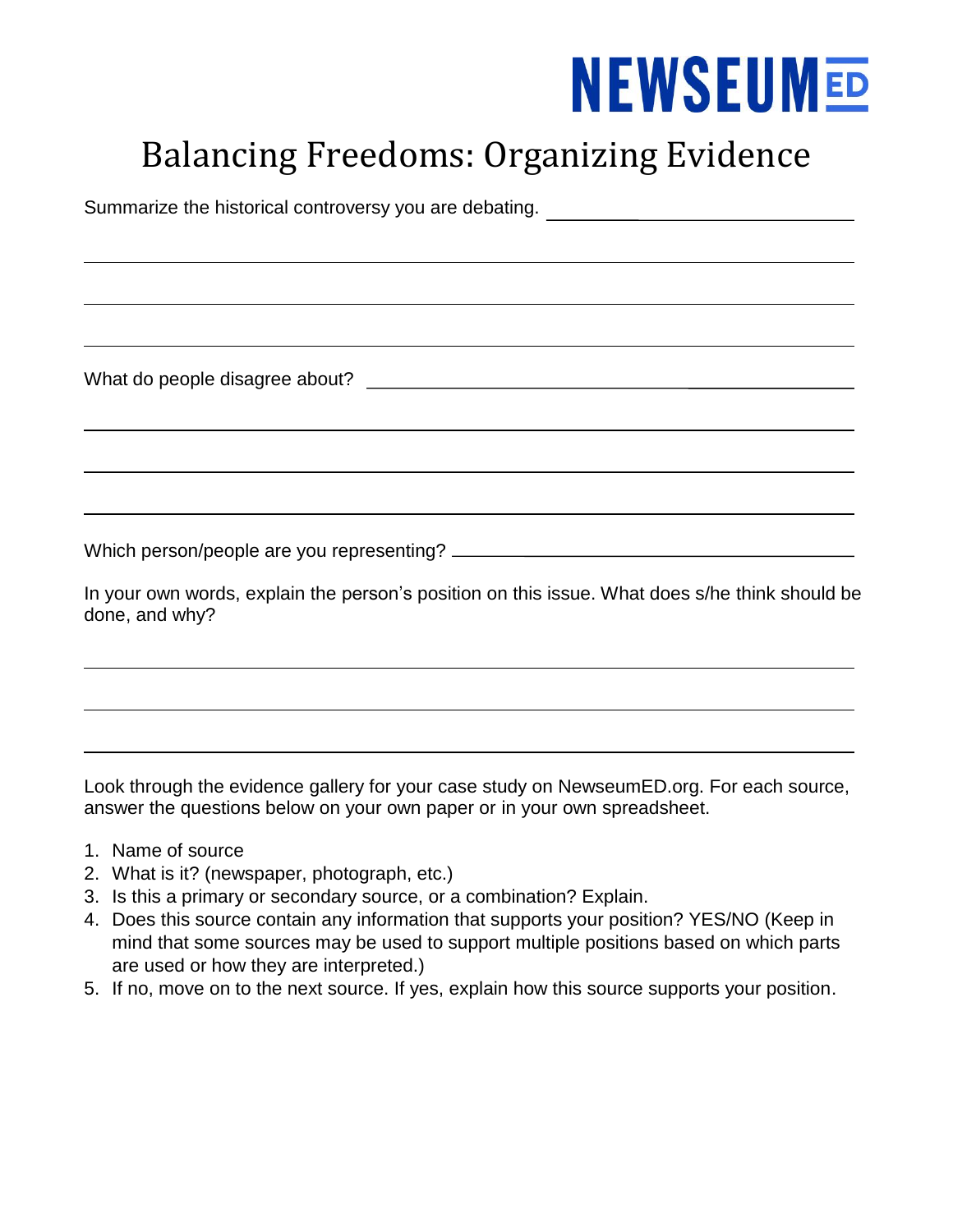| BONUS - Choose two sources that do not support your position. |  |  |  |  |
|---------------------------------------------------------------|--|--|--|--|
|---------------------------------------------------------------|--|--|--|--|

| How could these sources be used to support another position?                      |
|-----------------------------------------------------------------------------------|
| Source 1 could be used to support the position that: ____________________________ |
|                                                                                   |
|                                                                                   |
|                                                                                   |
| ,我们也不能在这里的时候,我们也不能在这里的时候,我们也不能在这里的时候,我们也不能会不能在这里的时候,我们也不能会不能会不能会不能会不能会不能会不能会不能会不  |
| Source 2 could be used to support the position that: ____________________________ |
|                                                                                   |
| ,我们也不会有什么。""我们的人,我们也不会有什么?""我们的人,我们也不会有什么?""我们的人,我们也不会有什么?""我们的人,我们也不会有什么?""我们的人  |
|                                                                                   |
|                                                                                   |
|                                                                                   |
| How would you counter the arguments above with your own sources/evidence?         |
|                                                                                   |
|                                                                                   |
|                                                                                   |
|                                                                                   |
|                                                                                   |
|                                                                                   |
|                                                                                   |
|                                                                                   |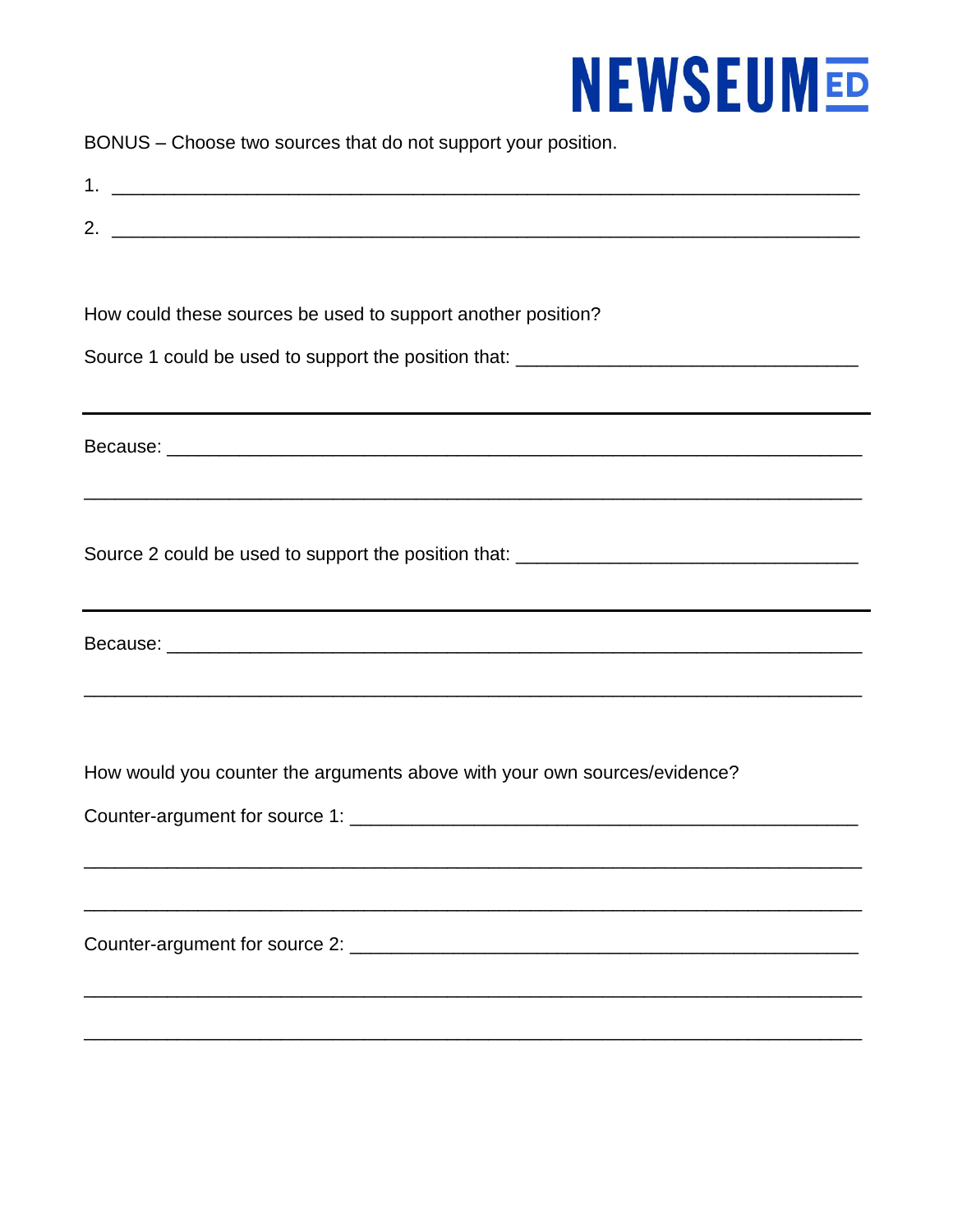### Balancing Freedoms: Presenting Your Position

\_\_\_\_\_\_\_\_\_\_\_\_\_\_\_\_\_\_\_\_\_\_\_\_\_\_\_\_\_\_\_\_\_\_\_\_\_\_\_\_\_\_\_\_\_\_\_\_\_\_\_\_\_\_\_\_\_\_\_\_\_\_\_\_\_\_\_\_\_\_\_\_\_\_\_

\_\_\_\_\_\_\_\_\_\_\_\_\_\_\_\_\_\_\_\_\_\_\_\_\_\_\_\_\_\_\_\_\_\_\_\_\_\_\_\_\_\_\_\_\_\_\_\_\_\_\_\_\_\_\_\_\_\_\_\_\_\_\_\_\_\_\_\_\_\_\_\_\_\_\_

Case study title: \_\_\_\_\_\_\_\_\_\_\_\_\_\_\_\_\_\_\_\_\_\_\_\_\_\_\_\_\_\_\_\_\_\_\_\_\_\_\_\_\_\_\_\_\_\_\_\_\_\_\_\_\_\_\_\_\_\_\_\_\_\_

Your position: \_\_\_\_\_\_\_\_\_\_\_\_\_\_\_\_\_\_\_\_\_\_\_\_\_\_\_\_\_\_\_\_\_\_\_\_\_\_\_\_\_\_\_\_\_\_\_\_\_\_\_\_\_\_\_\_\_\_\_\_\_\_\_\_

Using the evidence you've gathered, prepare three arguments that you think will persuade other people to support your position.

**Example position:** The Cantwell family (Jehovah's Witnesses) should be allowed to spread their religious message even if it offends others.

**Example argument:** The Jehovah's Witnesses are not hurting any people or things – if anything, they are the victims of violence and discrimination. A mob attacked Jehovah's Witnesses in Illinois, but the Cantwells and other Jehovah's Witnesses were nonviolent and did not damage any property.

**Source(s) of evidence:** Aftermath of an Attack on Jehovah's Witnesses (photograph) and Jehovah's Witnesses Proselytize on a New England Street (photograph)

**How does this evidence support your argument?** The Jehovah's Witnesses are walking peacefully on a sidewalk as they seek new followers. The destroyed cars show that people who didn't like Jehovah's Witnesses could be violent and destructive.

\_\_\_\_\_\_\_\_\_\_\_\_\_\_\_\_\_\_\_\_\_\_\_\_\_\_\_\_\_\_\_\_\_\_\_\_\_\_\_\_\_\_\_\_\_\_\_\_\_\_\_\_\_\_\_\_\_\_\_\_\_\_\_\_\_\_\_\_\_\_\_\_\_\_\_

\_\_\_\_\_\_\_\_\_\_\_\_\_\_\_\_\_\_\_\_\_\_\_\_\_\_\_\_\_\_\_\_\_\_\_\_\_\_\_\_\_\_\_\_\_\_\_\_\_\_\_\_\_\_\_\_\_\_\_\_\_\_\_\_\_\_\_\_\_\_\_\_\_\_\_

\_\_\_\_\_\_\_\_\_\_\_\_\_\_\_\_\_\_\_\_\_\_\_\_\_\_\_\_\_\_\_\_\_\_\_\_\_\_\_\_\_\_\_\_\_\_\_\_\_\_\_\_\_\_\_\_\_\_\_\_\_\_\_\_\_\_\_\_\_\_\_\_\_\_\_

\_\_\_\_\_\_\_\_\_\_\_\_\_\_\_\_\_\_\_\_\_\_\_\_\_\_\_\_\_\_\_\_\_\_\_\_\_\_\_\_\_\_\_\_\_\_\_\_\_\_\_\_\_\_\_\_\_\_\_\_\_\_\_\_\_\_\_\_\_\_\_\_\_\_\_

\_\_\_\_\_\_\_\_\_\_\_\_\_\_\_\_\_\_\_\_\_\_\_\_\_\_\_\_\_\_\_\_\_\_\_\_\_\_\_\_\_\_\_\_\_\_\_\_\_\_\_\_\_\_\_\_\_\_\_\_\_\_\_\_\_\_\_\_\_\_\_\_\_\_\_

**Argument 1: And the set of the set of the set of the set of the set of the set of the set of the set of the set of the set of the set of the set of the set of the set of the set of the set of the set of the set of the s** 

Source(s) of evidence: \_\_\_\_\_\_\_\_\_\_\_\_\_\_\_\_\_\_\_\_\_\_\_\_\_\_\_\_\_\_\_\_\_\_\_\_\_\_\_\_\_\_\_\_\_\_\_\_\_\_\_\_\_\_\_\_\_

How does this evidence support your argument? \_\_\_\_\_\_\_\_\_\_\_\_\_\_\_\_\_\_\_\_\_\_\_\_\_\_\_\_\_\_\_\_\_\_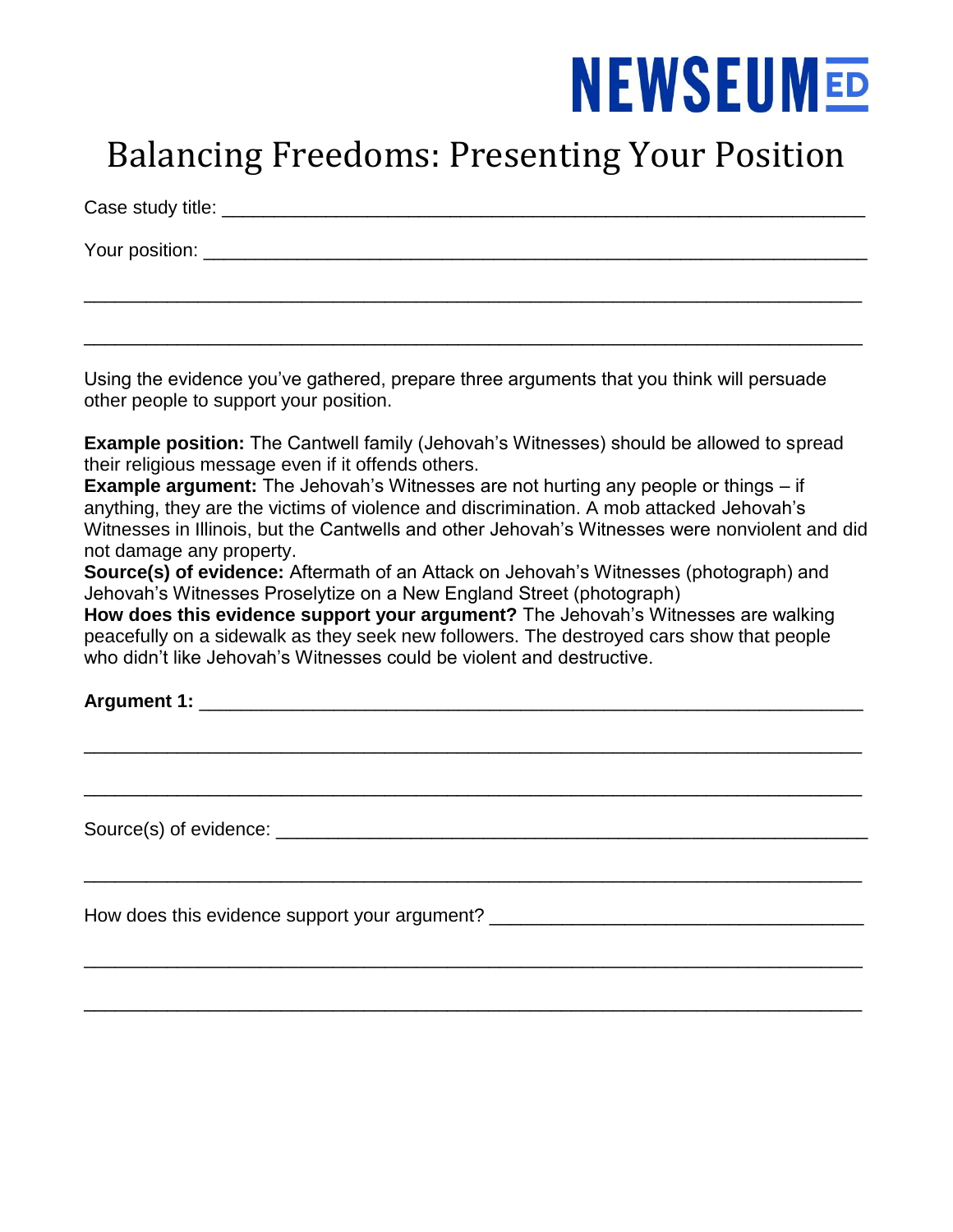| How does this evidence support your argument? __________________________________                                                                                                                                                                                                                                                                                             |
|------------------------------------------------------------------------------------------------------------------------------------------------------------------------------------------------------------------------------------------------------------------------------------------------------------------------------------------------------------------------------|
| <u> 1999 - 1999 - 1999 - 1999 - 1999 - 1999 - 1999 - 1999 - 1999 - 1999 - 1999 - 1999 - 1999 - 1999 - 1999 - 199</u>                                                                                                                                                                                                                                                         |
|                                                                                                                                                                                                                                                                                                                                                                              |
|                                                                                                                                                                                                                                                                                                                                                                              |
| ,一个人的人都是一个人的人,我们就是一个人的人,我们就是一个人的人,我们就是一个人的人,我们就是一个人的人,我们就是一个人的人,我们就是一个人的人,我们就是一个人                                                                                                                                                                                                                                                                                            |
|                                                                                                                                                                                                                                                                                                                                                                              |
|                                                                                                                                                                                                                                                                                                                                                                              |
|                                                                                                                                                                                                                                                                                                                                                                              |
| How does this evidence support your argument? __________________________________                                                                                                                                                                                                                                                                                             |
|                                                                                                                                                                                                                                                                                                                                                                              |
|                                                                                                                                                                                                                                                                                                                                                                              |
| Rank your arguments from strongest to weakest and plan how you will present them to the<br>class. Will you open with your strongest argument, or will you save it for last? What order will<br>be the most persuasive? Who will present each argument? Be prepared to show the sources<br>and evidence that support each argument to make your presentation more persuasive. |
|                                                                                                                                                                                                                                                                                                                                                                              |
|                                                                                                                                                                                                                                                                                                                                                                              |
|                                                                                                                                                                                                                                                                                                                                                                              |
|                                                                                                                                                                                                                                                                                                                                                                              |
|                                                                                                                                                                                                                                                                                                                                                                              |
|                                                                                                                                                                                                                                                                                                                                                                              |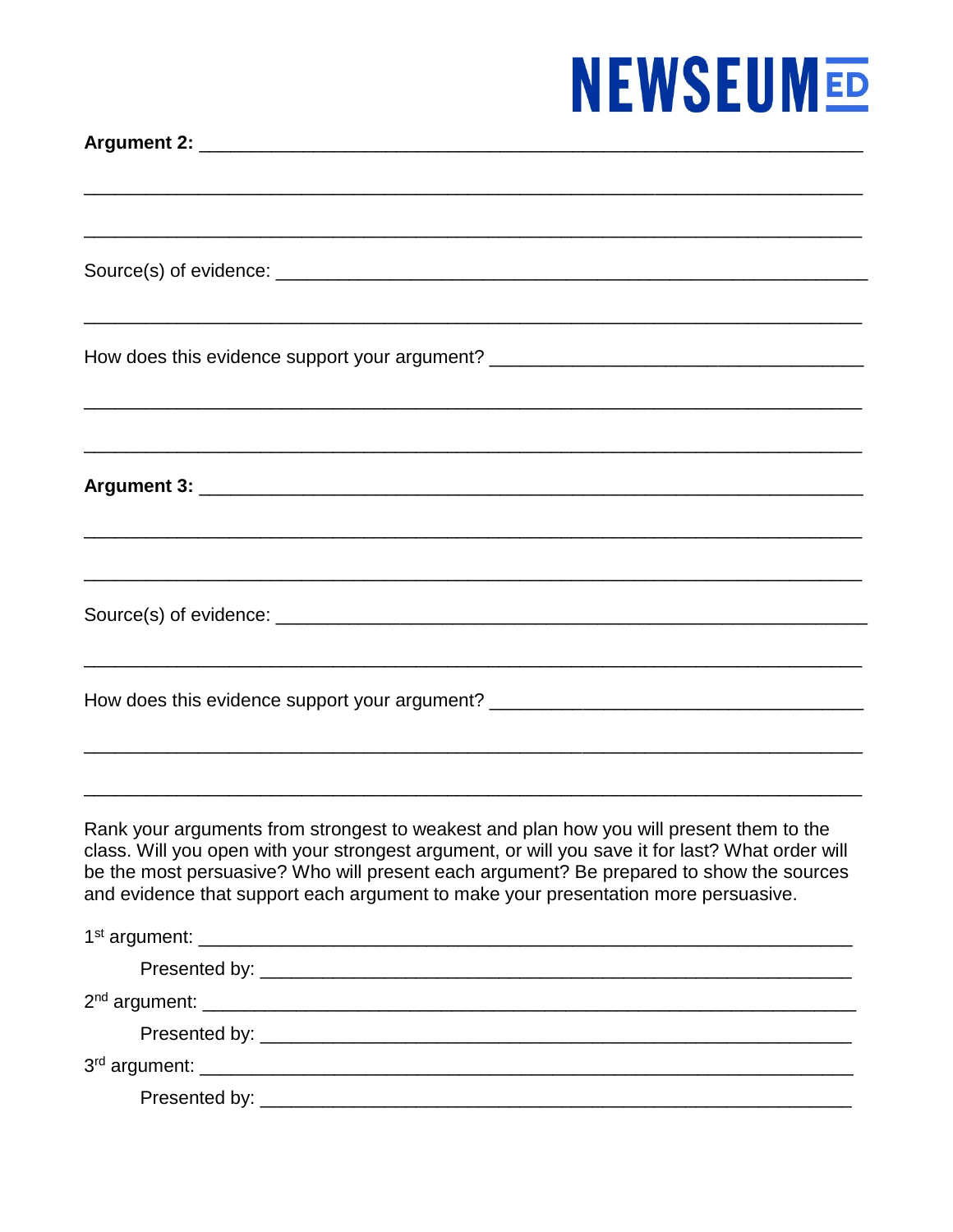### Teacher Background Information: Coxey's Army (1894)

Jacob Coxey was a very successful businessman. Although he was wealthy, he was greatly concerned about the millions of unemployed Americans suffering during the economic depression. He created a plan for the government to issue \$500 million in treasury bonds, a type of loan that allows the government to raise money and pay it back over time at a pre-determined interest rate. With the money raised, the government could fund a massive program to improve and expand the nation's roads and guarantee all the workers hired a living wage of \$1.50 per day. This plan would have increased government spending by 75 percent, and most federal officials ignored it or made fun of it.

Coxey's believed marching to Washington, D.C. with his supporters would force federal officials to look at his proposals and consider them more seriously. Coxey and his followers believed this action would be protected by the First Amendment. Although the march did not attract as many men as Coxey had hoped, newspapers across the country closely followed its progress. Nothing similar had happened in the nation's history.

Weeks before the marchers reached Washington, the Washington police superintendent warned that Coxey and his men would not be allowed to present their petition on the Capitol grounds. He stated that the 1882 Act to Regulate the Use of the Capitol Grounds very clearly prohibited any such activity. President Grover Cleveland supported this position.

Some politicians spoke out in support of Coxey's march. Sen. William Peffer of Kansas introduced a resolution calling for a committee of senators to officially receive Coxey and consider his petition. The resolution also questioned the constitutionality of the 1882 law, warning that threats to or arrests of the marchers "would be a clear violation of their constitutional and inalienable right."

On May 1, 1894, the marchers approached the Capitol led by Coxey's daughter, who was dressed in white to symbolize peace. Thousands of spectators gathered to watch the parade move down Pennsylvania Avenue. By the time they reached the Capitol, the crowd was thick. Coxey made his way to the building's steps and prepared to deliver a speech, but he was quickly interrupted by the police. Before he could give his planned speech or present his proposals, he was arrested and charged with violating the 1882 Act.

Following Coxey's arrest, most of the members of the "army" gave up and left Washington. Those who did not were forcibly driven from their camp by the police.

Coxey's attorney was Sen. William Allen of Nebraska, one of the Congressmen who believed that Coxey and his followers should be received with respect at the Capitol. Allen argued that Coxey's actions were protected by the First Amendment, but Coxey was found guilty of trespassing and sentenced to spend 20 days in jail and pay a \$5 fine. Following the sentence, the *New York Times*  wrote approvingly, "The right to assemble and petition for a redress of grievances is not a right to assemble in any place where lawful business, public or private, will be disturbed by the assembly."

On May 1, 1944, Jacob Coxey, then 90 years old, was invited to return to the Capitol and finish delivering the speech that was interrupted 50 year earlier. Although he was finally allowed to share his ideas from the Capitol steps, as he'd envisioned, the Capitol Grounds Act was still law, and his speech was only allowed by special permission from the speaker of the House and the vice president. The